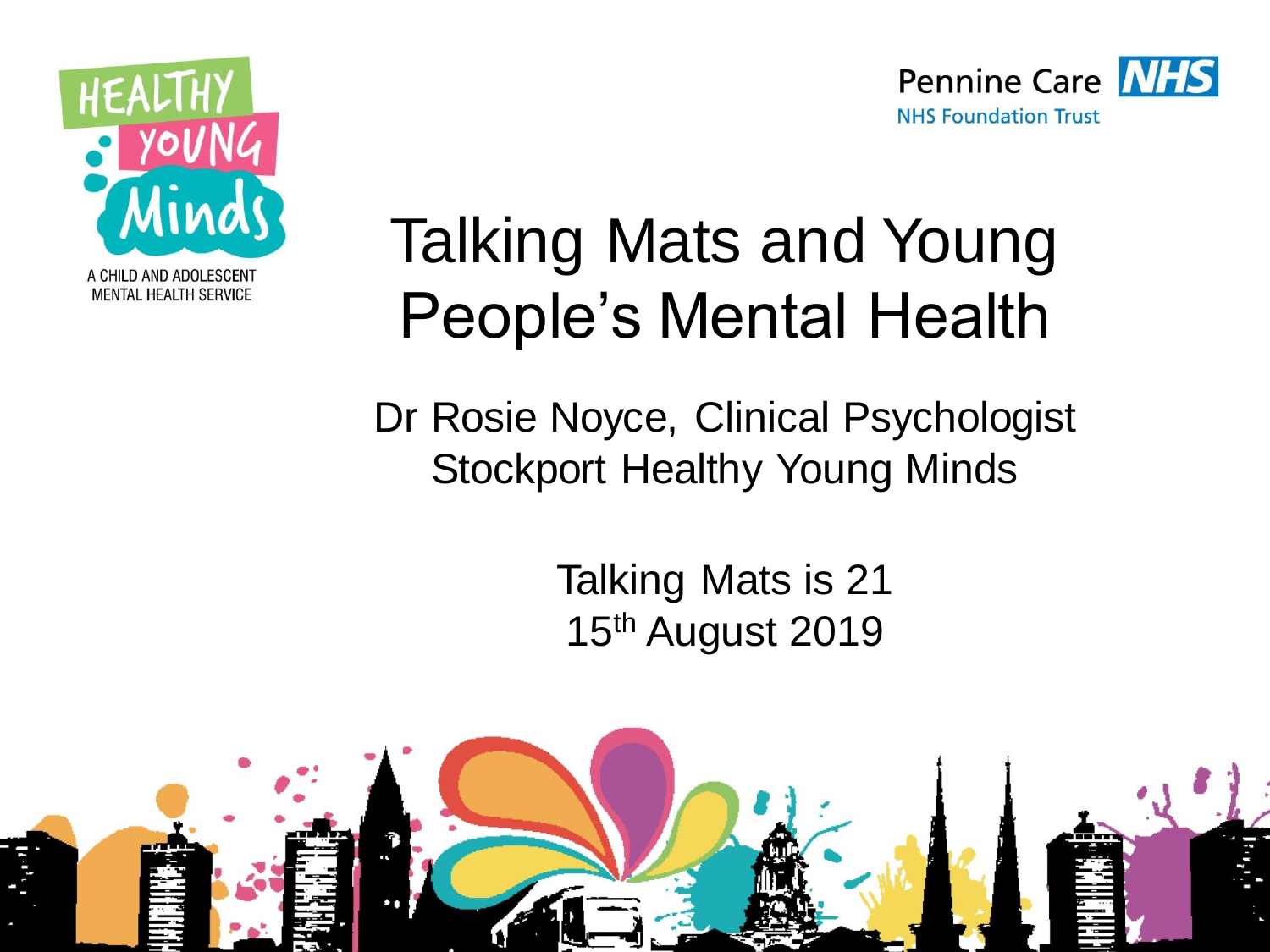





- Embedding Talking Mats into a Healthcare Pathway
- Initial assessments
- Individual capacity assessments
- Exploring complex scenarios case studies
- Wider working linking with and learning from other skilled professionals locally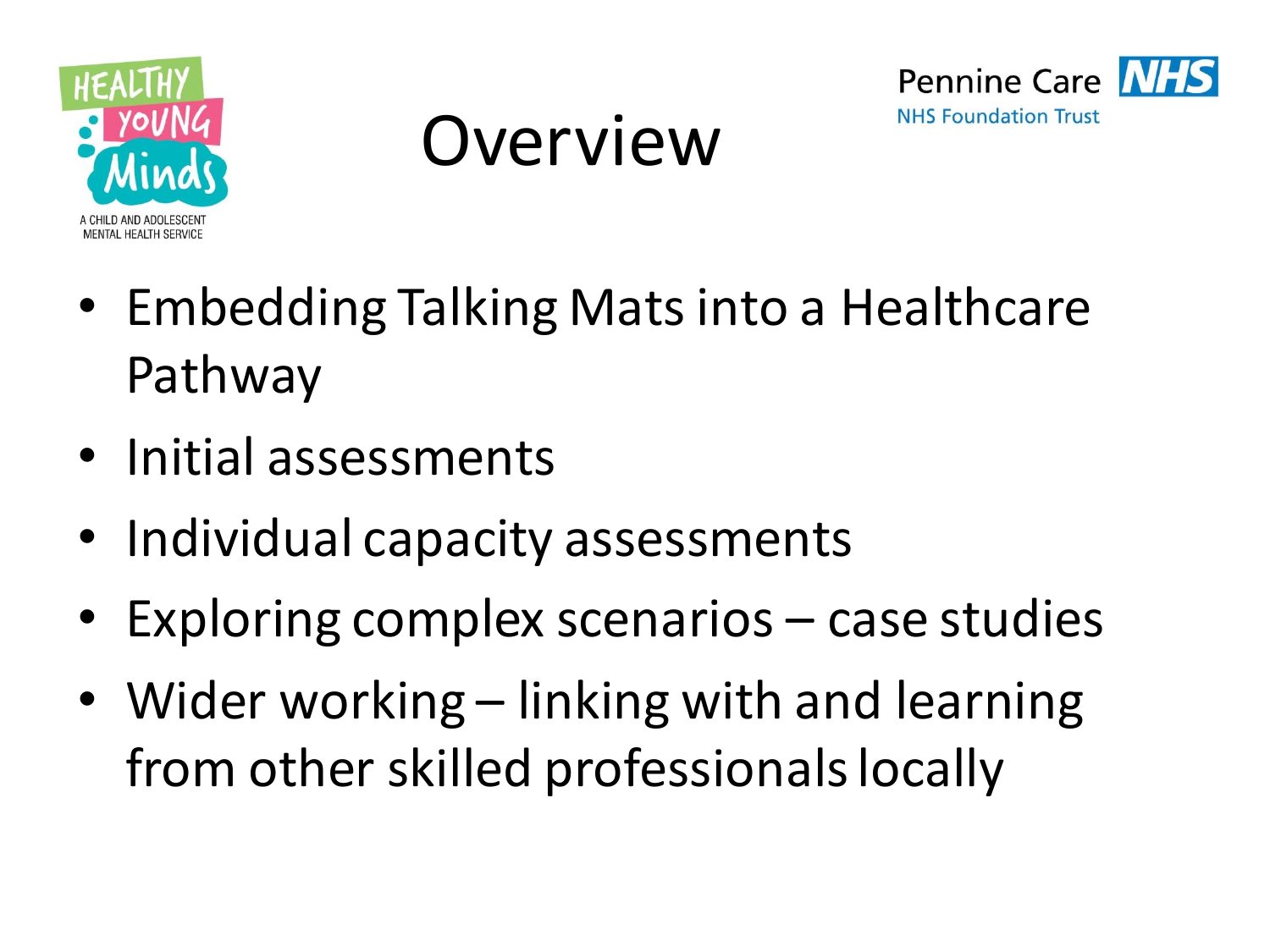

#### Stockport Children's LD Pennine Care NHS **NHS Foundation Trust** Services

- Healthy Young Minds (HYM) = CAMHS!
	- Mini LD Team (moderate to severe LD)
	- Core team
- Children's Community Learning Disability Team (CCLDT)

- Joint focus and work
- Behaviour that challenges and mental health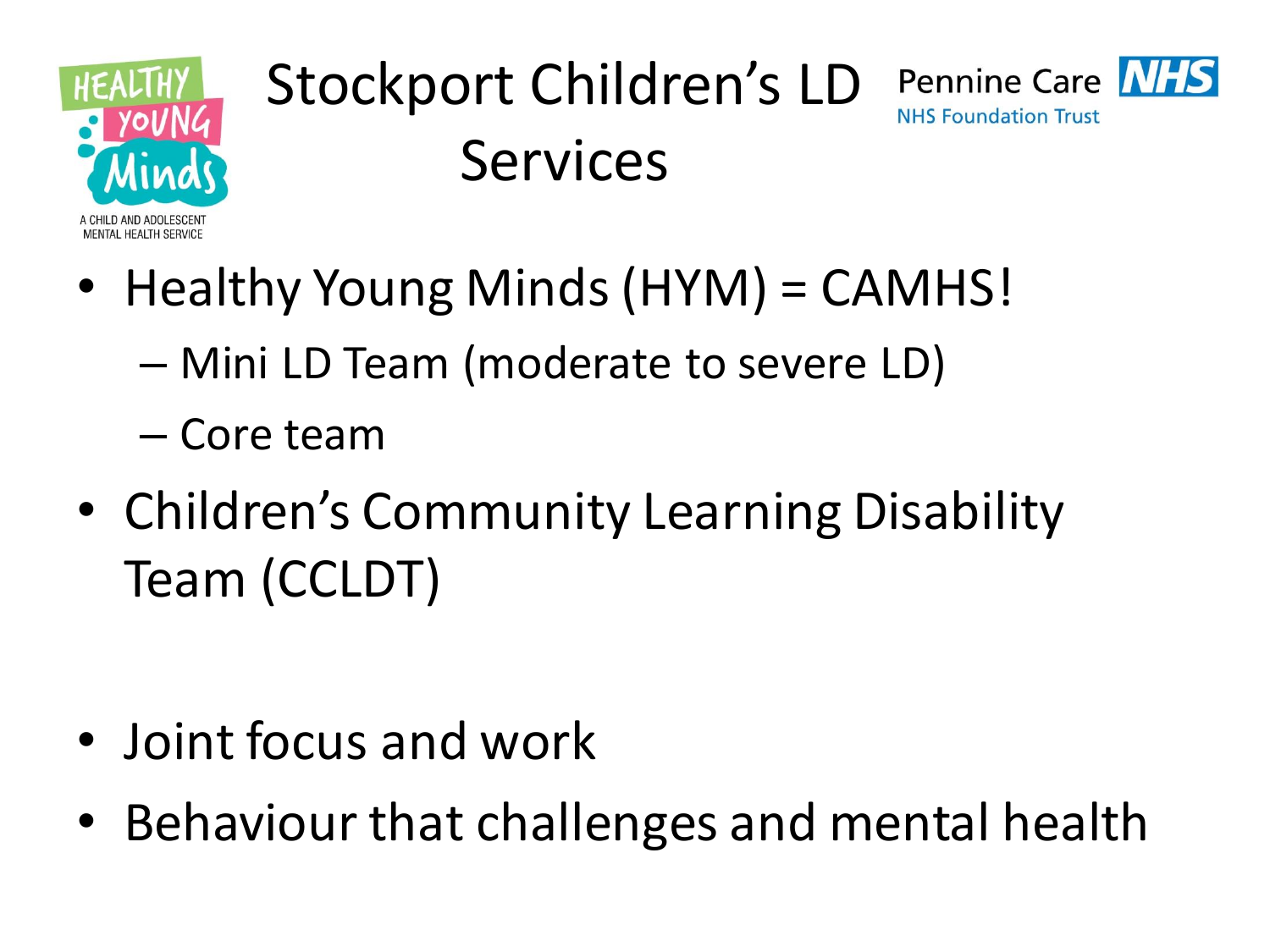





- Bid PBS Training, PBS Diplomas, Riding the Rapids, Talking Mats
- Promoting MDT working NHS SLT attendance at our monthly referrals meetings, good links with specialist schools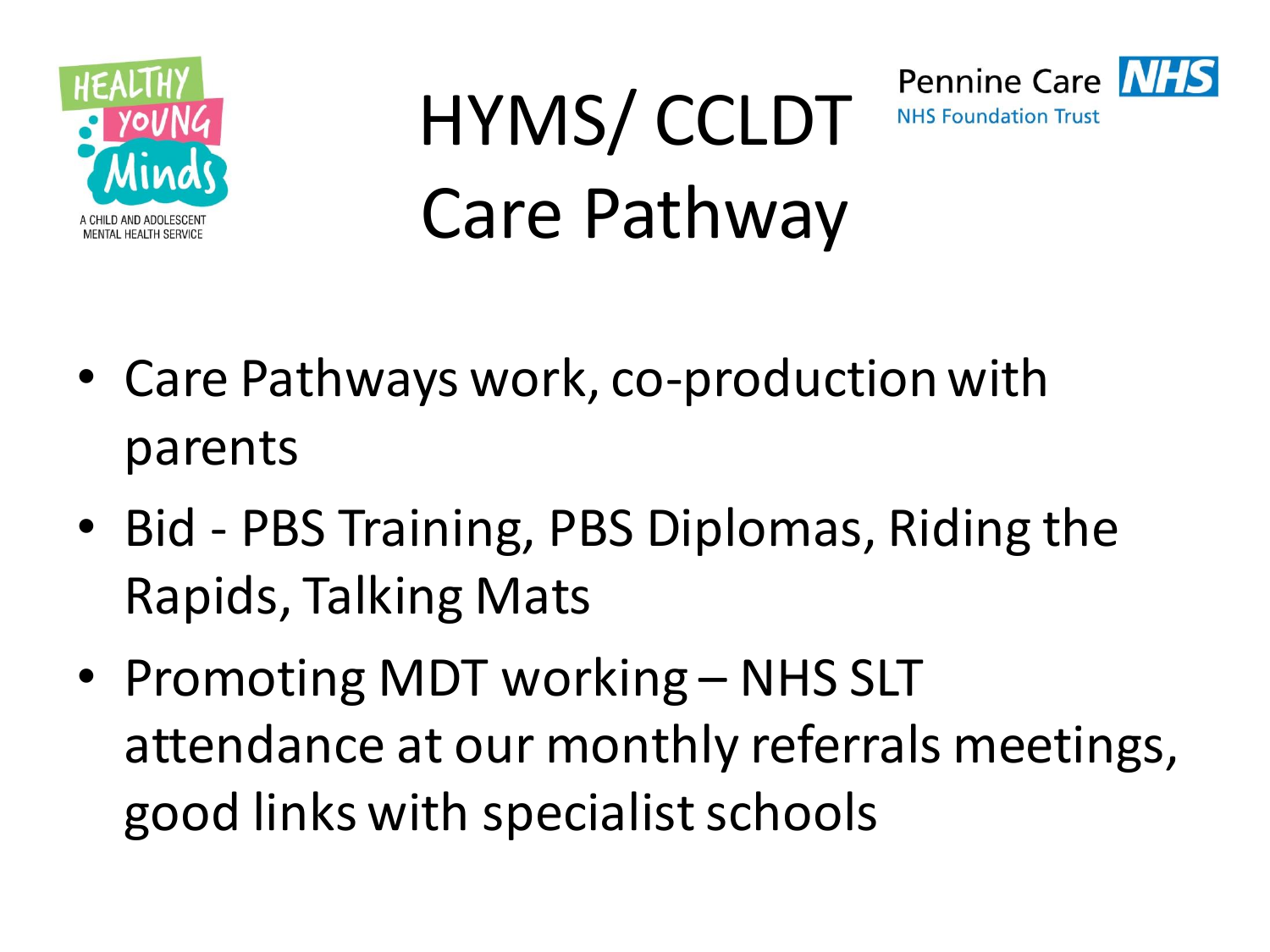



## Initial Assessments

- Engagement
- Breaking up the talking
- Empowering
- Capturing the voice of the child what do they think the problem is?
- Assessing communication skills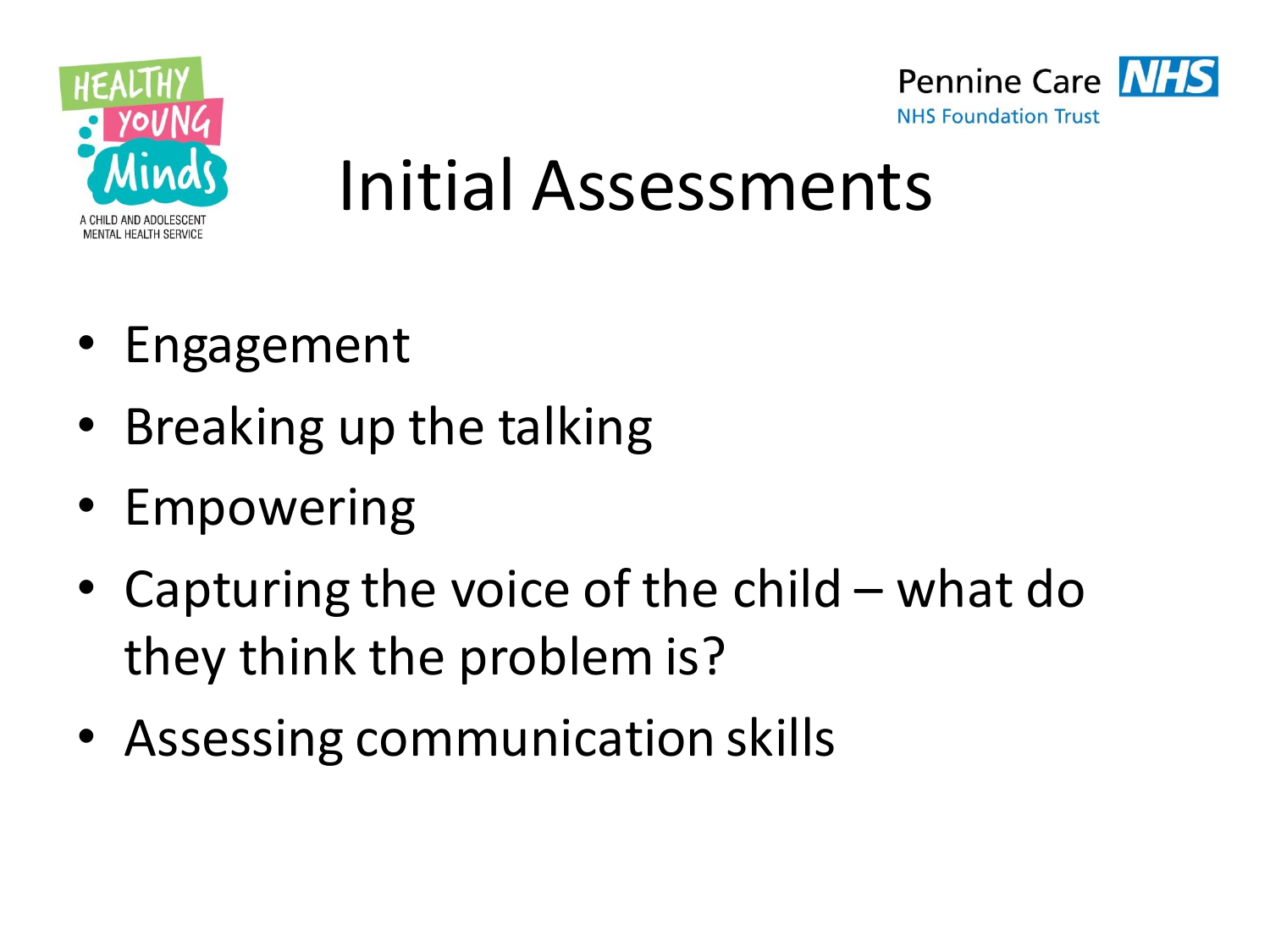



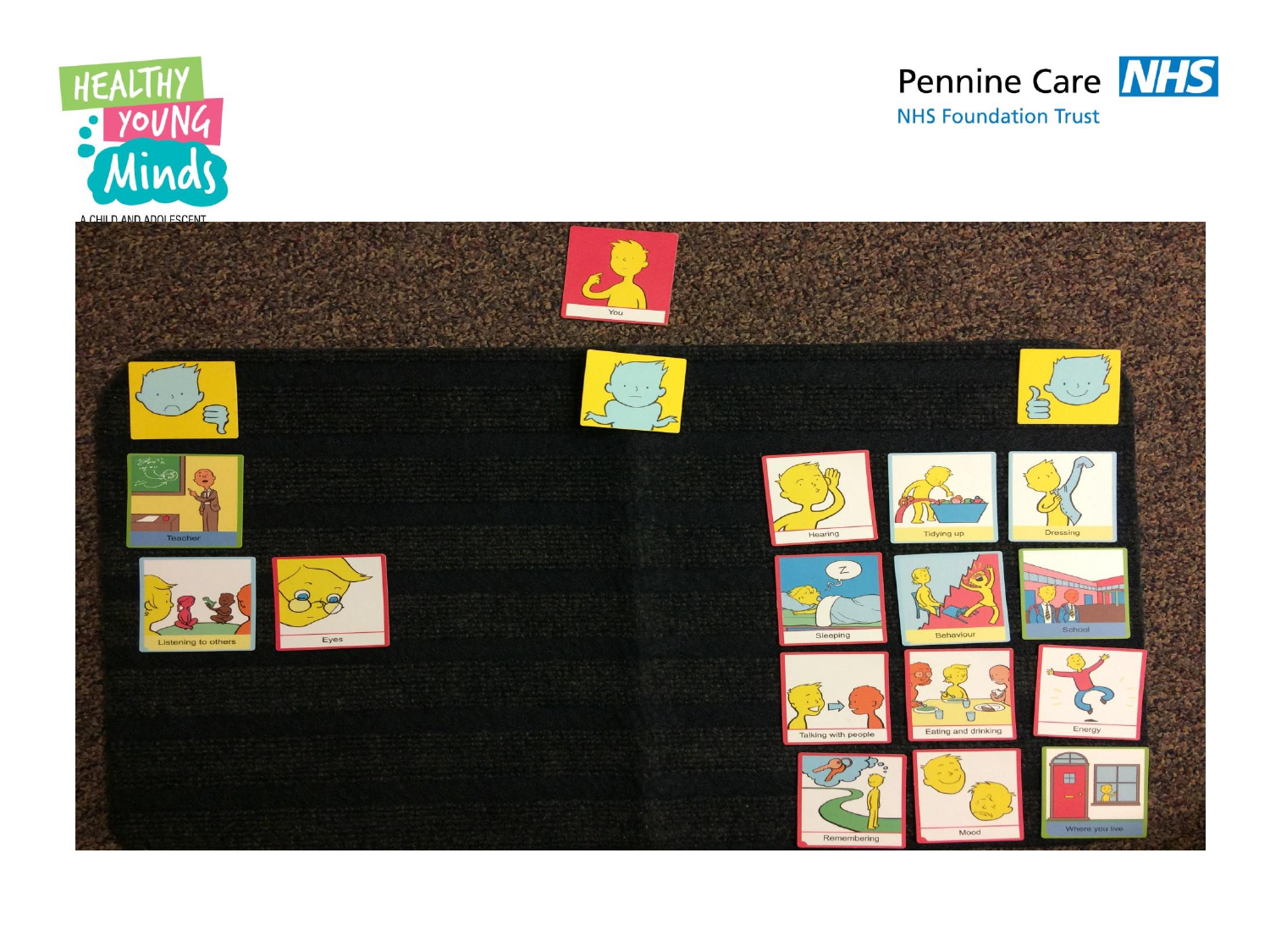



# Capacity Assessments / Best Interest Decisions

- Use all practicable steps in order to support someone to make the decision
- Opportunity to express their views
- Given some control over decisions
- Consider who is the best person to do the work?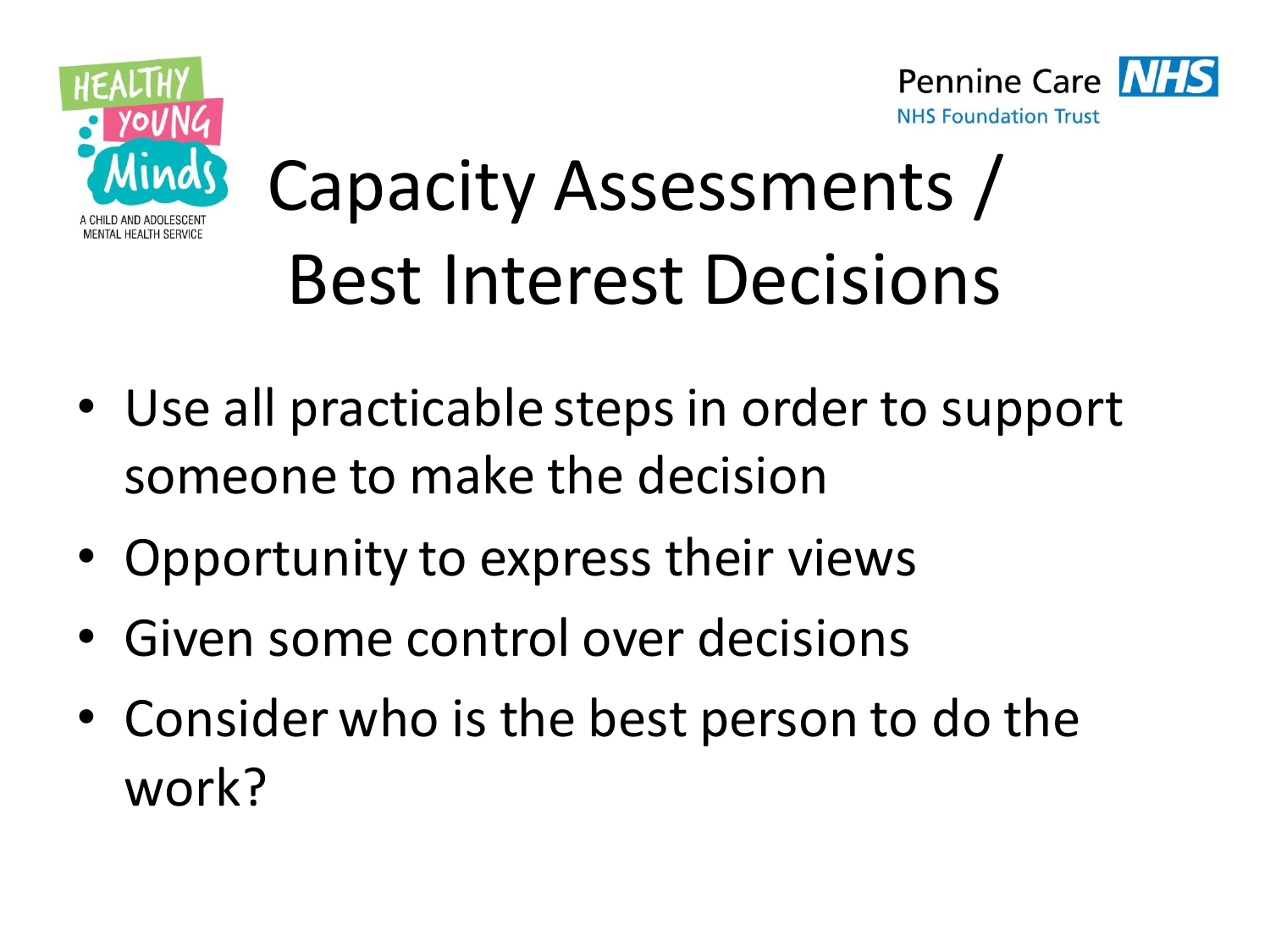

'Nick'



- 17yrs old, LD and autism, verbal
- Highly aggressive behaviour towards parents, resulting in removal from the family home placement in a residential setting

### How could Talking Mats be used in this situation?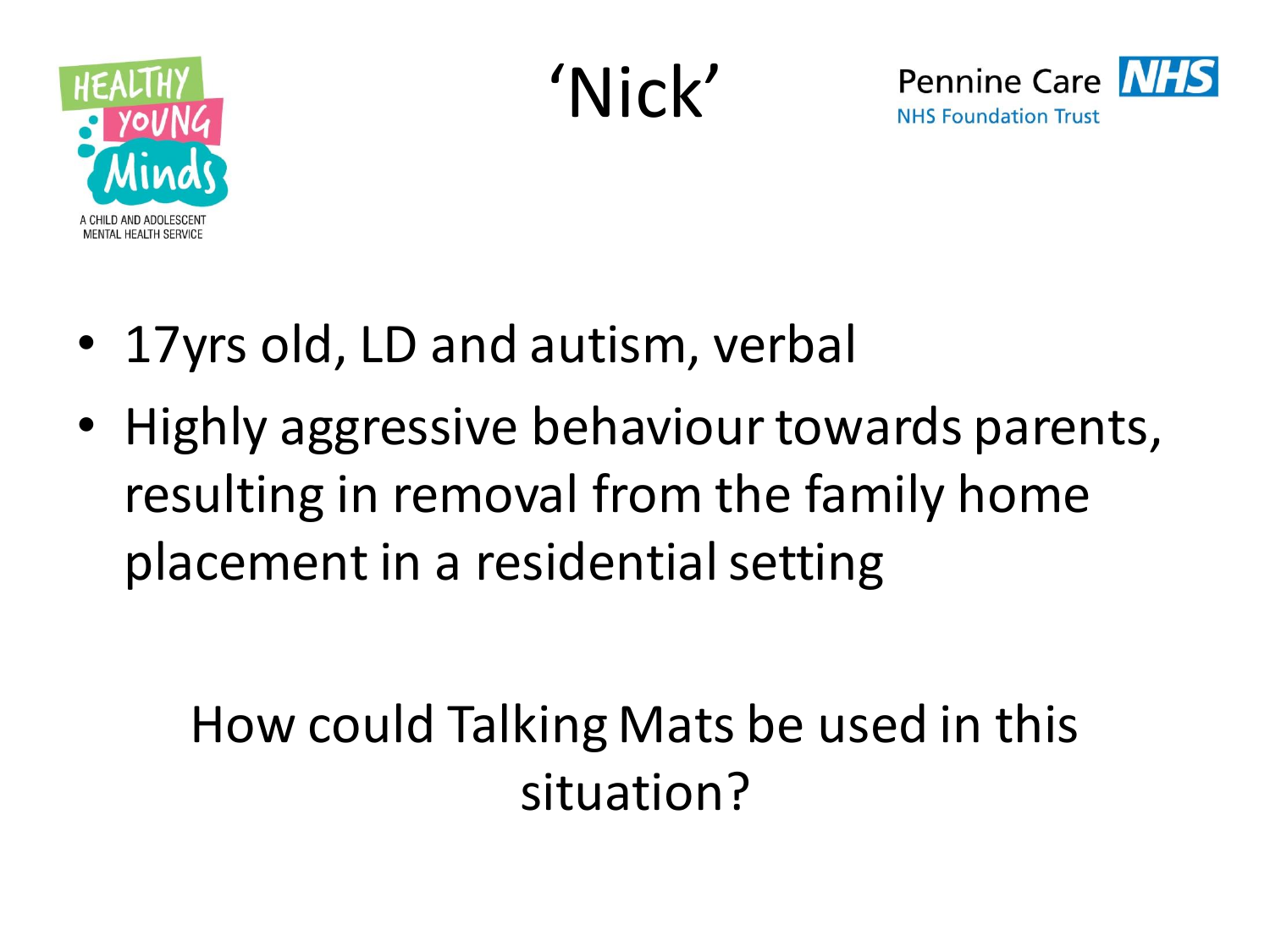

'Nick'



- Process of using over 20 Talking Mats to identify triggers for aggression, proactive strategies to promote calmness and engaging in meaningful activities, where he would like to live, and what he would like to do in future
- Increased his willingness to use visual aids for other areas of his life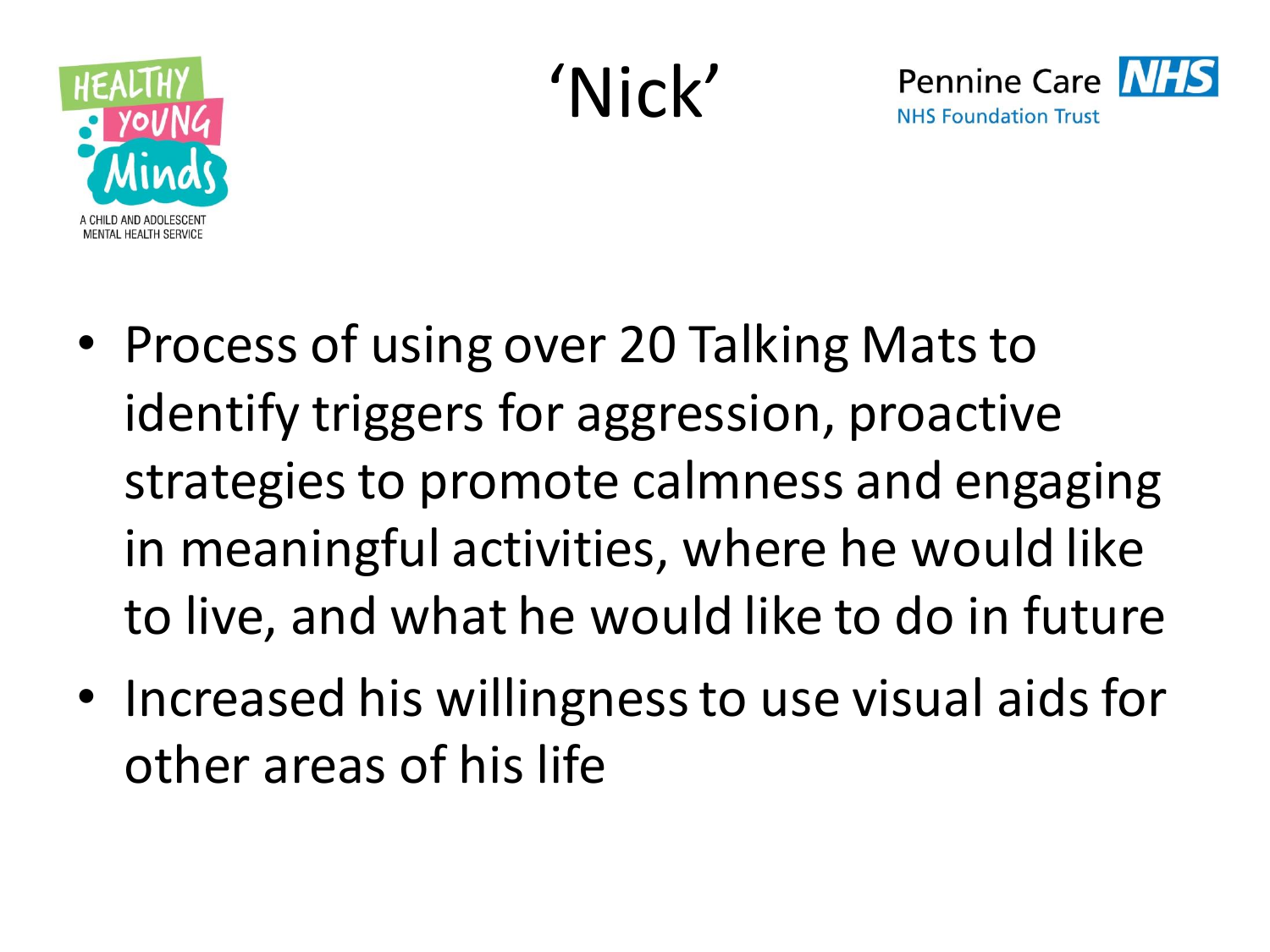

'Emily'



- 15 yrs old, complex neurodevelopmental disorder
- Psychogenic non-epileptic seizures which presented as her falling asleep

### How could Talking Mats be used in this situation?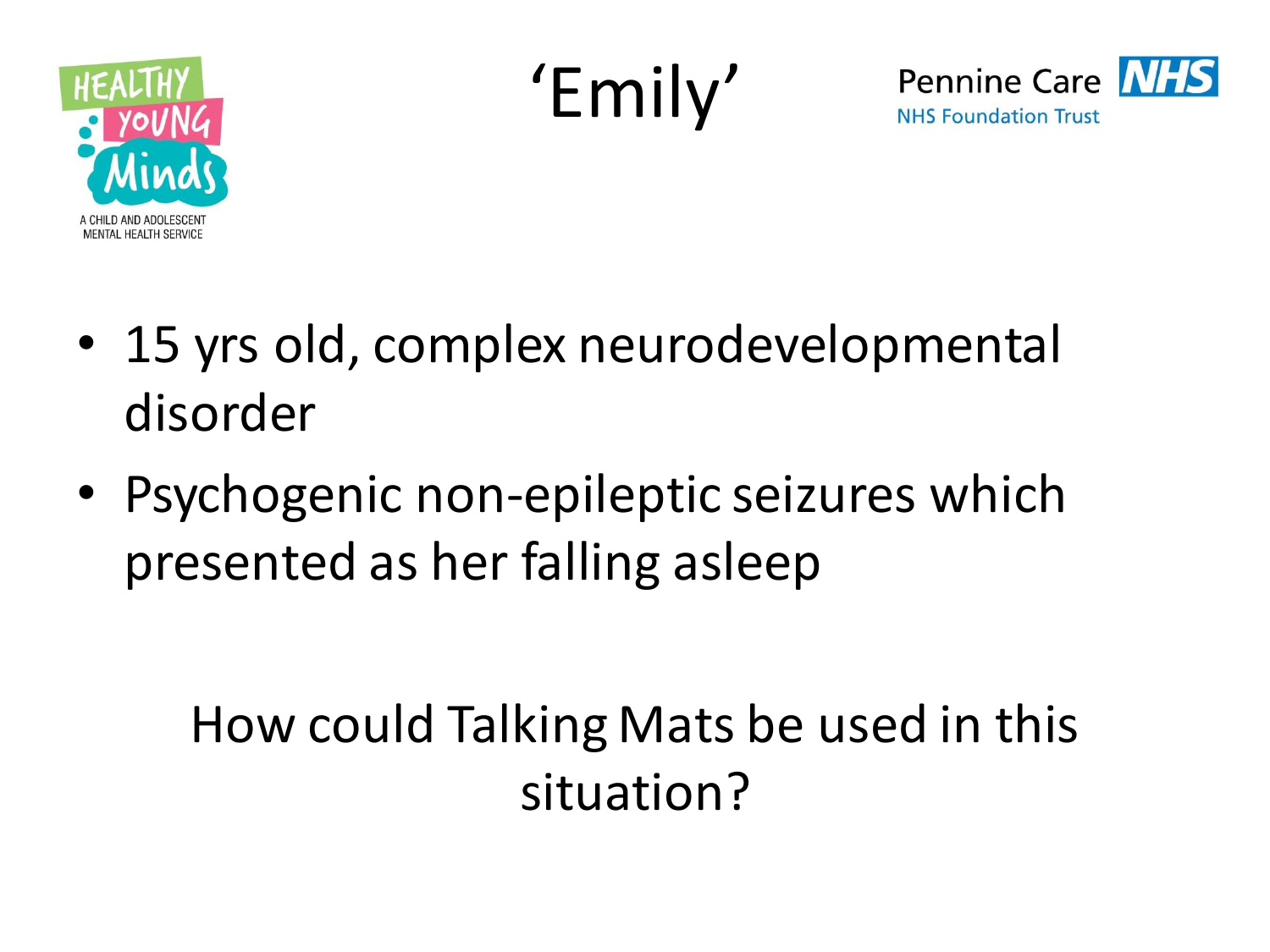

'Emily'



• A series of Talking Mats used to identify challenges/potential triggers within her environment and relationships, and how the 'seizures' impacted on her life

• Measures put in place to reduce potential triggers at school, leading to less sleeping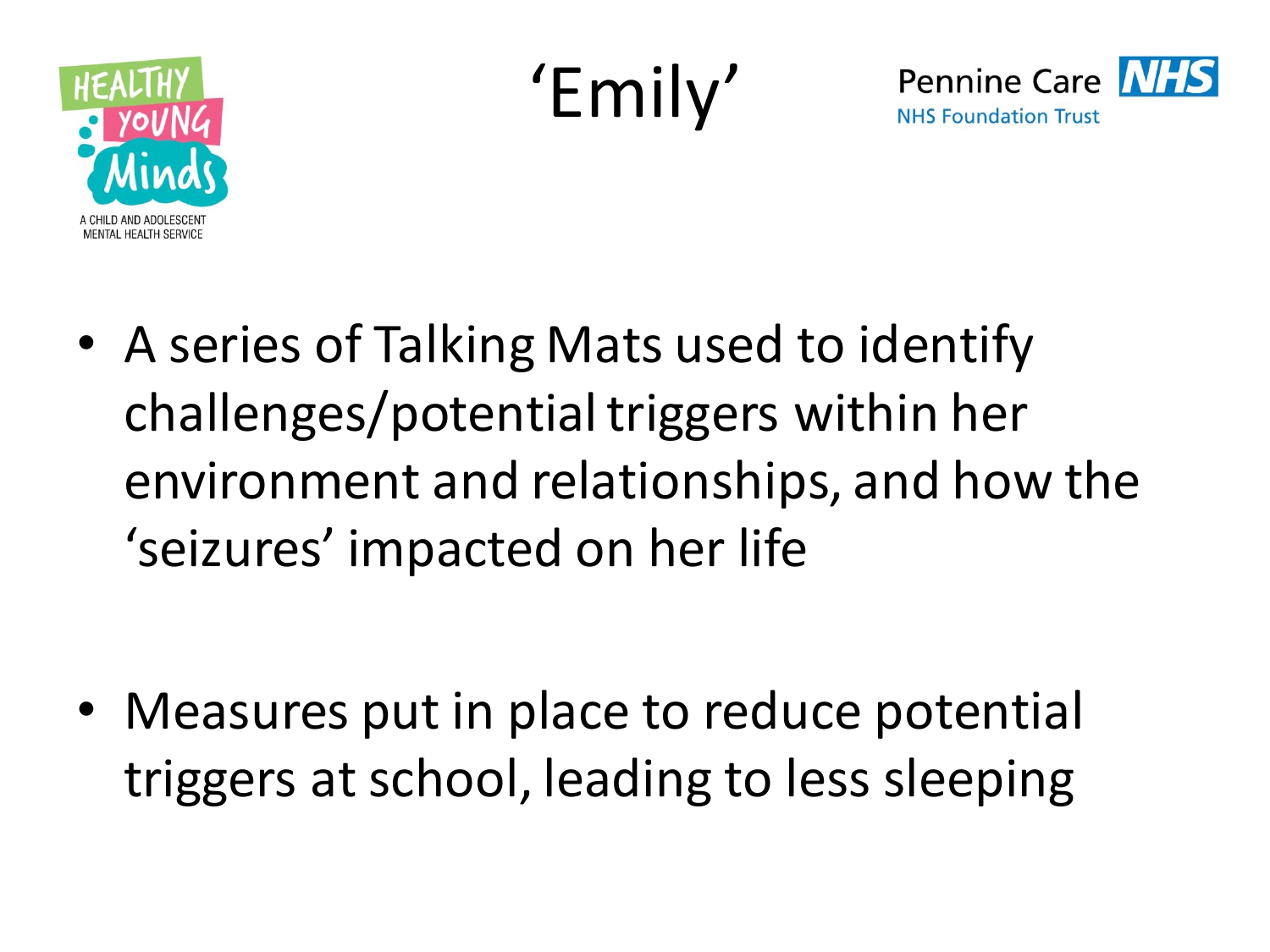

## Wider Working Pennine Care **MFS**

- Attendance at regular Voice of the Child network meetings for additional support / troubleshooting and to link with other professionals in Stockport using Talking Mats
- Closely linking with SLT in schools, start/continue Talking Mats work with someone they know in a familiar setting
- However there are limited resources so we are encouraging education staff to pursue training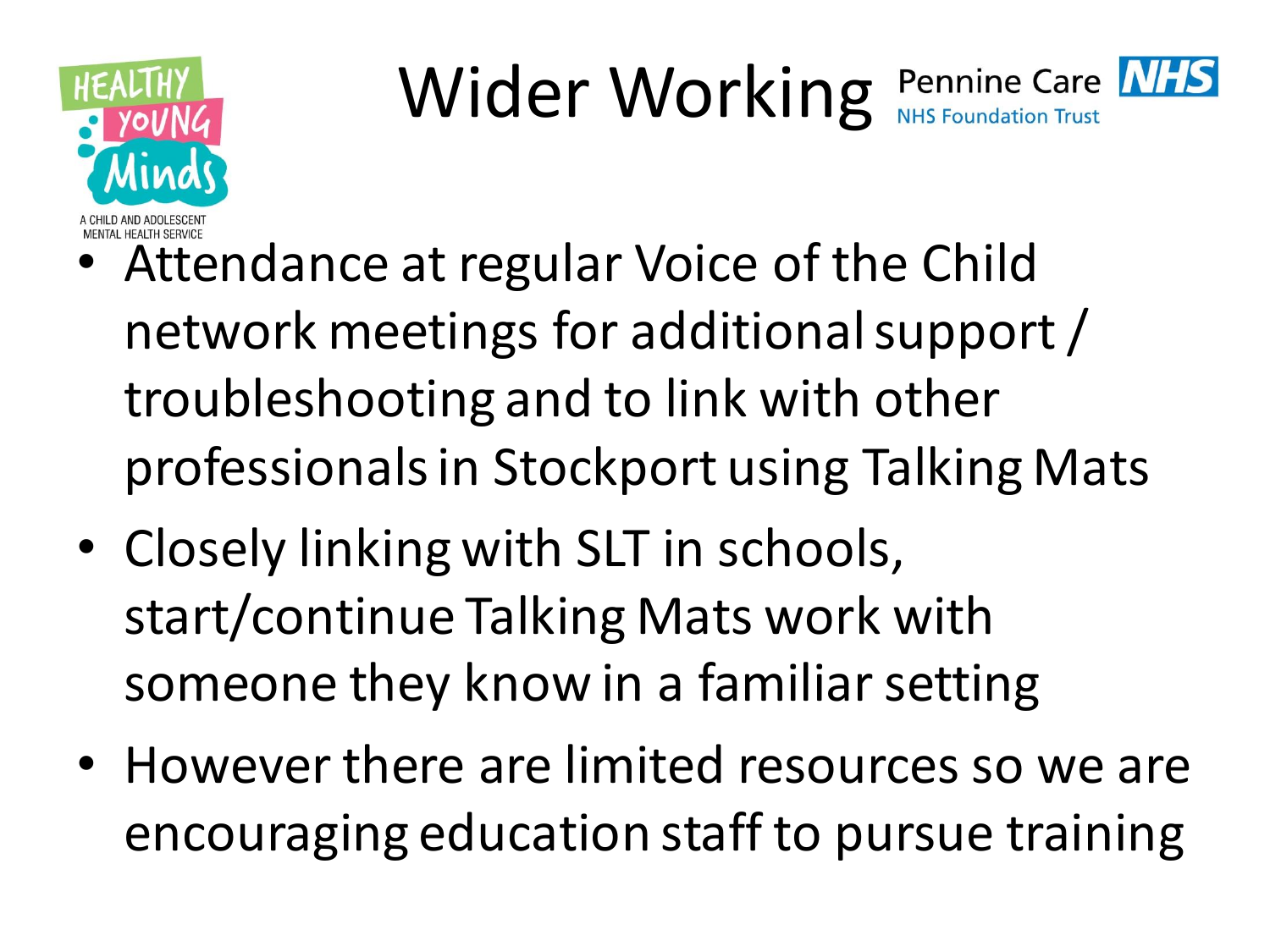

## Transforming Care Conference



• Developing workforce skills in Positive Behaviour **Support** 

• Devised in conjunction with a parent of young person with complex needs



The Future of Challenging Behaviour Support Services for Children, Young People and young Adults using the Positive Behaviour Support Framework

Friday 18th January 2019 **Pinewood Education Centre, Stepping Hill Hospital** 

Stockport's Challenging Behaviour Support Services for people with learning disability and/ or Autism have undergone a period of rapid change and improvement. Learning Disability Specialists have undergone extensive training in Positive Behaviour Support and new interventions are available like the 'Riding the Rapids' parenting intervention. This Conference has been organised to update senior leaders, clinicians and teachers with these developments locally and nationally, and to help us implement Positive Behaviour Support across Health, Education and Social Care.

#### **Key speakers confirmed**

. Dr Nick Gore, Senior Lecturer in Learning Disability, Tizard Centre **Sheffield Hallam University** . Kelly Taylor, Strategic Case Manager for the North, Children and Young People, Learning Disability Programme, NHS England **Topics** . Positive Behaviour Support what is it? • Riding the Rapids, the experience of professionals & parents **Гіскеts** • The difference a PBS plan makes **• Least Restrictive Practice in Schools** £85 . The National Transforming Care Programme **Workshops** . The nuts and bolts of a Positive Behaviour Support Plan · Hidden Restrictive Practice... Creating Solutions Stockport NHS